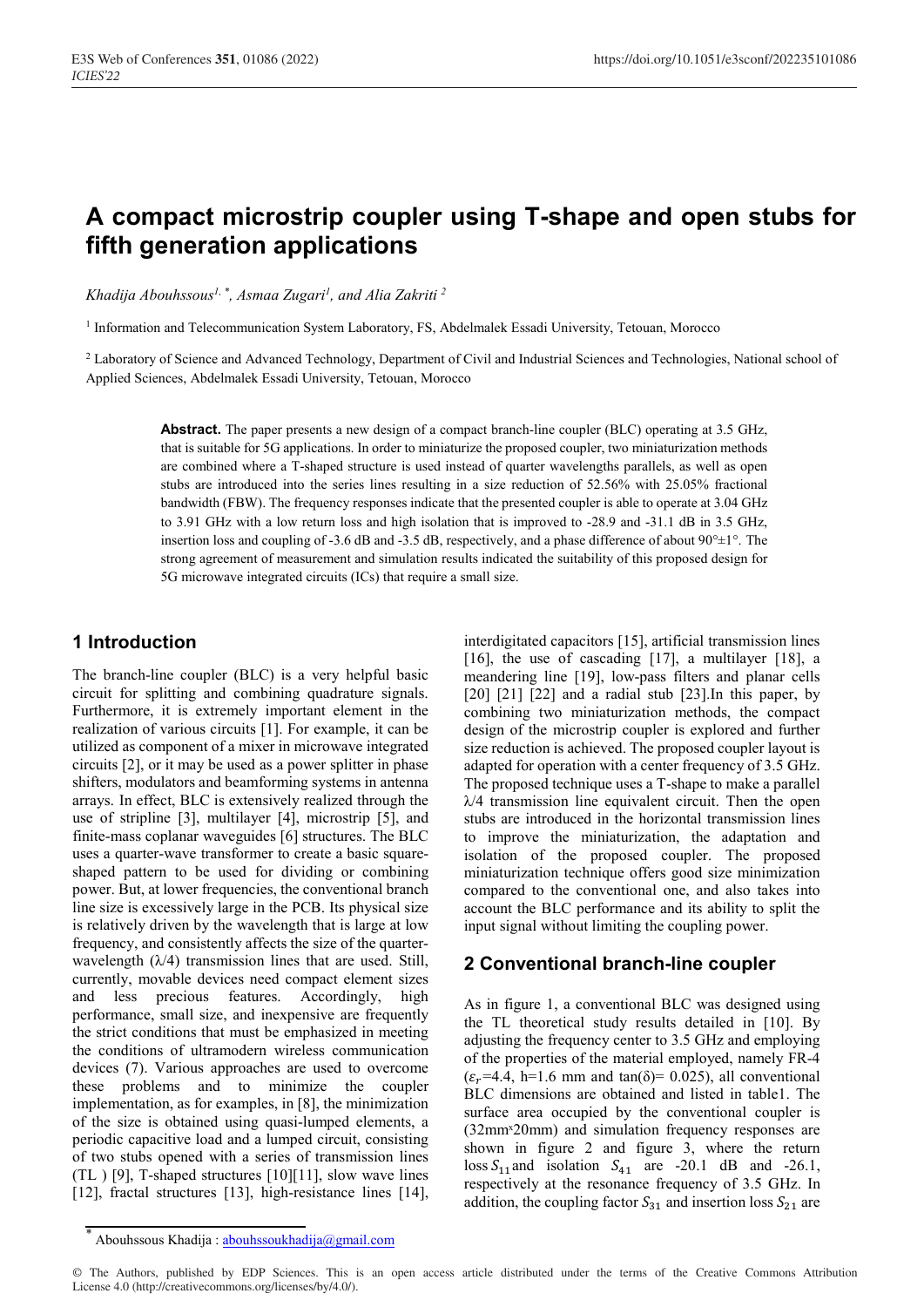equal to -3.7 dB and -3.8 dB, respectively, with an output ports phase difference of 88.97°. The result also indicates that the fractional bandwidth is  $30\%$  from 3.1  $GHz$  to 4.2 GHz.



Fig. 1. Conventional branch-line coupler design



**Fig.2.** Conventional BCL frequency response



**Fig.3.** Phase of two output ports of the conventional BCL

**Table 1.** Conventional branch-line coupler parameters

| <b>Parameters</b> | Value (mm) |  |
|-------------------|------------|--|
| $Z_0$             | 50         |  |
| $Z_1$             | 35.7       |  |
| $L_S$             | 10         |  |
| WS                | 1.5        |  |
| Lp                | 10.03      |  |
| wp                | 2.5        |  |
| L                 | 8.5        |  |
| W                 | 2.5        |  |

## **3 Miniaturization of BLC**

#### **3.1 T-shaped structure**

To miniaturize the conventional BLC presented in figure 1 and improve its performance, the quarter-wave series TLs are transformed into their equivalent T-shaped structure, like illustrated in figure 4. The characteristic impedance and the electrical length of the conventional BLC arms are  $Z_s$  and  $\theta$ , respectfully. This approach reduces the quarter wavelength transmission lines and to allows the miniaturization of the conventional BLC microstrip.



**Fig.4.** Equivalent T-shape structure: (a)  $\lambda$ /4 transmission line, (b) equivalent T-shaped structure

By defining the set  $Z_s \equiv [Z_1, Z_2]$  and  $\theta \equiv [\theta_1, \theta_2]$ , the equivalent T-shaped form is illustrated in figure 4. To connect the two patterns shown in Figures 4(a) and 4(b), we use the equation for the ABCD matrices which is given by:

$$
\begin{pmatrix} A & B \\ C & D \end{pmatrix}_{\lambda/4} = \begin{bmatrix} 0 & jZ_s \\ jY_s & 0 \end{bmatrix}
$$
 (1)

Were

$$
B = Z_1 \left( 2 + \frac{Z_1}{Z_2} \right)
$$
  

$$
C = 1/Z_2
$$

 $A = D = 1 + Z_1/Z_2$ 

The reduced line electrical lengths are represented as the set  $[\theta_1, \theta_2]$ . On the basis of the T-model expression described in detail in [21], we can formulate the miniaturized coupler design equations presented in Equation (2) and Equation (3).

$$
Z_1 = \frac{Z_s}{\tan \theta_1} \tag{2}
$$

$$
Y_2 \tan \theta_2 = \frac{2}{Z_1 \tan 2\theta_1} \tag{3}
$$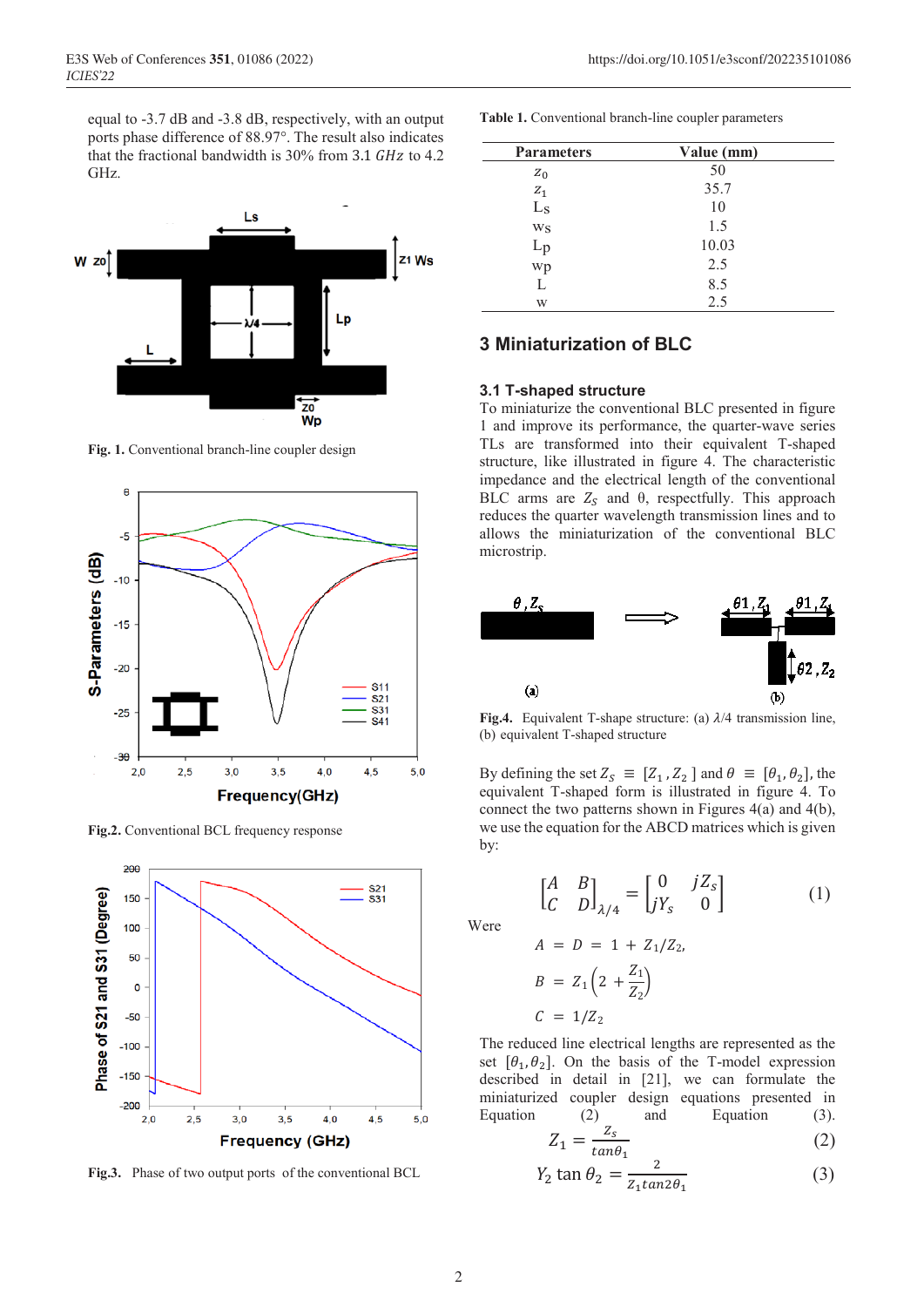#### **3.2 Compact size branch-line coupler**

To overcome the major issue of bulky size of the BLC, the described BLC  $\lambda$ /4 segments are converted into their respective T-shaped section and then the open stubs will be introduced into the series section to improve the proposed coupler's performance. in Table 2, the proposed design values are given and in figure 5 its construction is shown. The T-shaped branch-line coupler is simulated by means of the CST simulators, for which the S-parameters are presented in figure 6. The global area of the T-shaped BLC is (19.6mm<sup>×</sup>15.5 mm), so it occupies 47.44% from the conventional one, therefore it achieves an area savings of 52.56%. The return loss  $S_{11}$  and isolation  $S_{41}$  are respectively -28.9 dB and -31.1dB in the resonant frequency, the bandwidth covered from  $f_1 = 3 GHz$  till  $f_2$ =3.9 *GHz* resulting in a fractional bandwidth of 25.05%. The  $S_{21}$  and  $S_{31}$  are -3.6 dB and -3.5 dB in the same frequency band. Figure 7 shows the difference in phase between the output ports by  $S_{21}$  and  $S_{31}$  which is equal to 89 ° which is nearly to 90 °. This indicates that the proposed design can diagonally couple the signal from the input to the output at 3.5 GHz.



**(b)**Equivalent T-shape structure **(c)** Equivalent open stub

**Fig.5.** Design of the proposed branch-line coupler

|  |  | <b>Table 2.</b> Proposed branch-line coupler dimension |  |  |
|--|--|--------------------------------------------------------|--|--|
|--|--|--------------------------------------------------------|--|--|

| <b>Parameters</b>                                              | Value |
|----------------------------------------------------------------|-------|
| $a_1$                                                          | 9.4   |
| $a_2^-$                                                        | 3     |
|                                                                | 9.3   |
|                                                                | 1.5   |
| $\begin{array}{c} b_1 \\ b_2 \\ c_1 \\ c_2 \\ z_S \end{array}$ | 5.1   |
|                                                                | 2.5   |
|                                                                | 0.87  |
| ls                                                             | 1.31  |
| $A_{S}$                                                        | 1.1   |
| g                                                              | 0.25  |



**Fig.6.** Frequency response of the proposed branch-line coupler



**Fig.7.** Phase of two outputs ports of the proposed BLC

A prototype of the optimized hybrid quadrature coupler has been fabricated, as illustrated in figure 8, where the small coupler size is 19.6mm<sup>×</sup>15.5mm, which is 52.56% smaller than the conventional coupler. The frequency responses results of the proposed design are shown in Figure 9, where our fabricated structure shows good results around the resonant frequency and good agreement with the simulation results. Additionally, figure 9 also illustrates a bandwidth that becomes 14.4% from 3.29 GHz to 3.81 GHz. The measured phase difference between the two output ports  $S_{21}$  and  $S_{31}$  is equal to 87.9%, which indicates that the proposed design is suitable for diagonal coupling of signals from its input to its output at 3.56 GHz.



**Fig. 8.** Proposed branch-line coupler photograph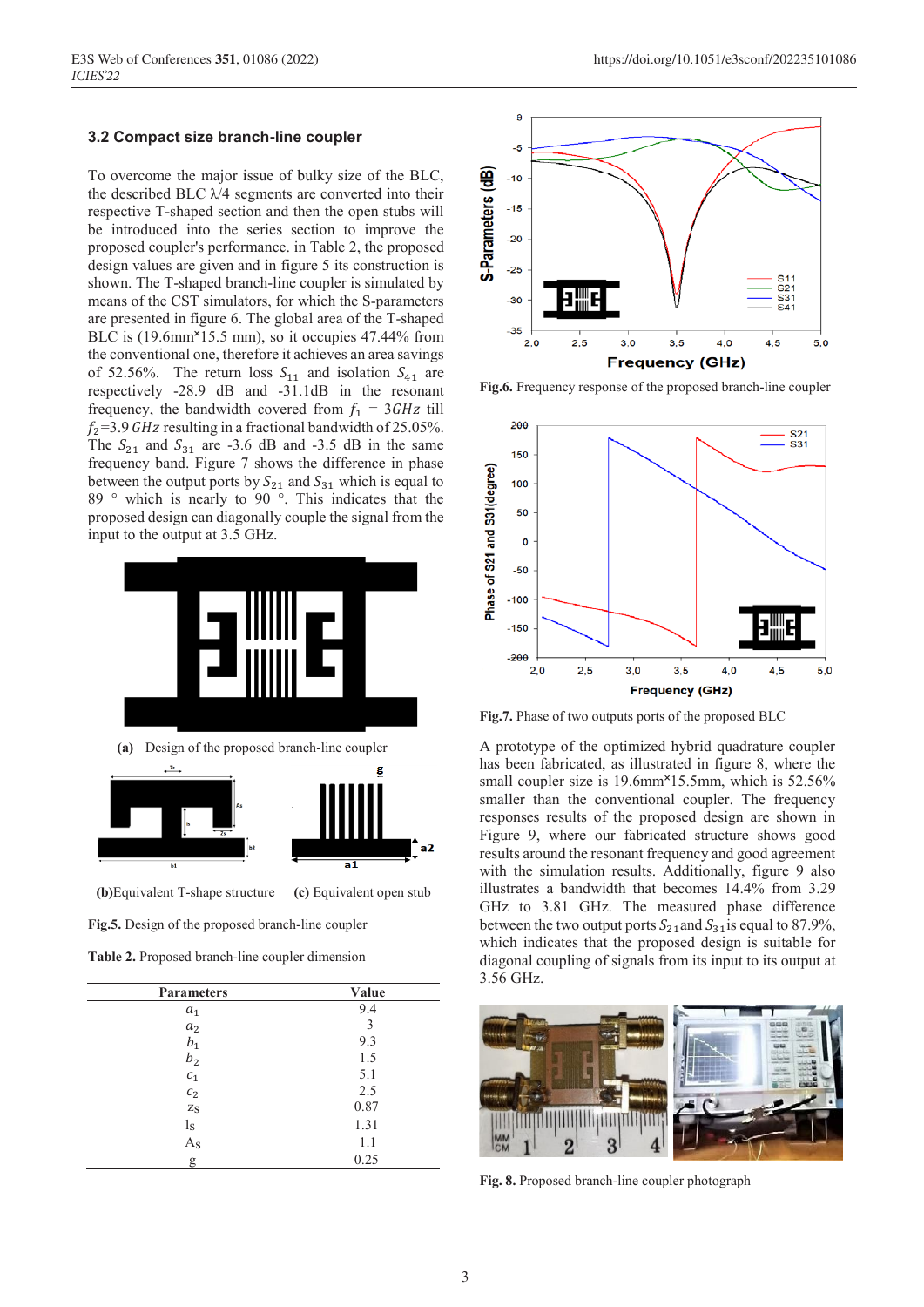

**Fig.9.** Frequency response of the manufactured LBC

#### **4 Result and discussion**

This section, we examine the comparison between the traditional BLC and the design using the T-shape and open stubs. Table 3 illustrates the results of this comparison and demonstrates that this geometry offers a significant reduction in the proposed design size by 52.56% over the conventional one. Meanwhile, the proposed structure return loss and isolation are improved over the conventional one and the amplitude and phase differences between the  $S_{21}$  and  $S_{31}$  parameters are within  $\pm 0.1$  dB and 90  $\pm 1^{\circ}$ , respectively.

Figures 10 and 11 illustrate the strong match of simulated and measured performances of the proposed BLC and demonstrate this structure's success in operating around the desired frequency while maintaining high performance.



**Fig.10.** Simulation and measurement results of proposed BLC

To properly evaluate the proposed coupler's performance. A comparison between the BLC proposed in this work and some previously mentioned couplers in terms of frequency responses, phase shift and size are presented in table 4.



**Fig.11.** Simulation and measurement phase of the proposed BLC

From this comparison. We can notice that the proposed coupler performance is comparable to other works, although the proposed design implements a simple technique, less complex structure with high quality performance and compact size.

**Table 3.** Comparison between conventional and proposed BLC

| <b>Parameters</b>         | Conventional |           | <b>Simulation Measurement</b> |  |
|---------------------------|--------------|-----------|-------------------------------|--|
|                           | Result       | Result    | Result                        |  |
| Frequency (GHz)           | 3.5          | 3.5       | 3,56                          |  |
| $S_{11}(dB)$              | $-20$        | $-28.9$   | $-25$                         |  |
| $S_{21}(dB)$              | $-3.8$       | $-3.6$    | $-3.8$                        |  |
| $S_{31}(dB)$              | $-3.7$       | $-3.5$    | $-41$                         |  |
| $S_{41}(dB)$              | $-26.1$      | $-31.1$   | $-29.28$                      |  |
| Phase Difference (°)      | 88.97        | 89        | 879                           |  |
| Area $(mm^2)$             | $32*20$      | 19.6×15.5 | $19.6*15.5$                   |  |
| Bandwidth (%)             | 30           | 25.05     | 14.4                          |  |
| Percent reduction $(\% )$ |              | 52.56     |                               |  |

**Table 4.** Performance comparison of the proposed BLC with previously presented designs in the literature.

| Ref     | Freq.<br>(GHz) |          |              |            |          |       | $S_{11}(dB)$ $S_{21}(dB)$ $S_{31}(dB)$ $S_{41}(dB)$ $D.P(°)$ Size (mm <sup>2</sup> ) |
|---------|----------------|----------|--------------|------------|----------|-------|--------------------------------------------------------------------------------------|
| $\perp$ | 3.5            | 30.69    | $-2.97$      | $-3.65$    | $-29.28$ | 90    | $27.2*16.5$                                                                          |
| $[11]$  | 3              | $-21$    | $-(2.3/3.7)$ | $-2.4/4.2$ | $-29$    | 97    | $25.5*16.2$                                                                          |
|         | $\mathbf{3}$   | $-14$    | $-(2.3/3.7)$ | $-2.4/4.2$ | $-20$    | 98    | $31 \times 16.2$                                                                     |
| [21]    | 3.5            | $-16.31$ | $-3.59$      | $-3.68$    | $-18.37$ | 91.1  | $20.2 \times 23.1$                                                                   |
| [23]    | 3              | $-17$    | $-3.05$      | $-3.16$    | $-34$    | 89.58 | $23.5*16.5$                                                                          |
| This    | 3.5(S)         | $-28.91$ | $-3.61$      | $-3.52$    | $-31.17$ | 89    | 19.6×15.5                                                                            |
| work    | 3.56(M)        | $-2.5$   | $-3.8$       | $-41$      | $-29.28$ | 879   | 19.6×15.5                                                                            |

#### **5 Conclusion**

A miniature hybrid branch-line coupler that uses a Tshape and open stubs has been represented. The empty spaces between the quarter-wavelength lines are used to minimize the coupler size by 52.56% compared to conventional designs. The proposed hybrid BLC is simulated at 3.5GHz using the CST studio software, and is engraved on the FR-4 substrate. The scattering